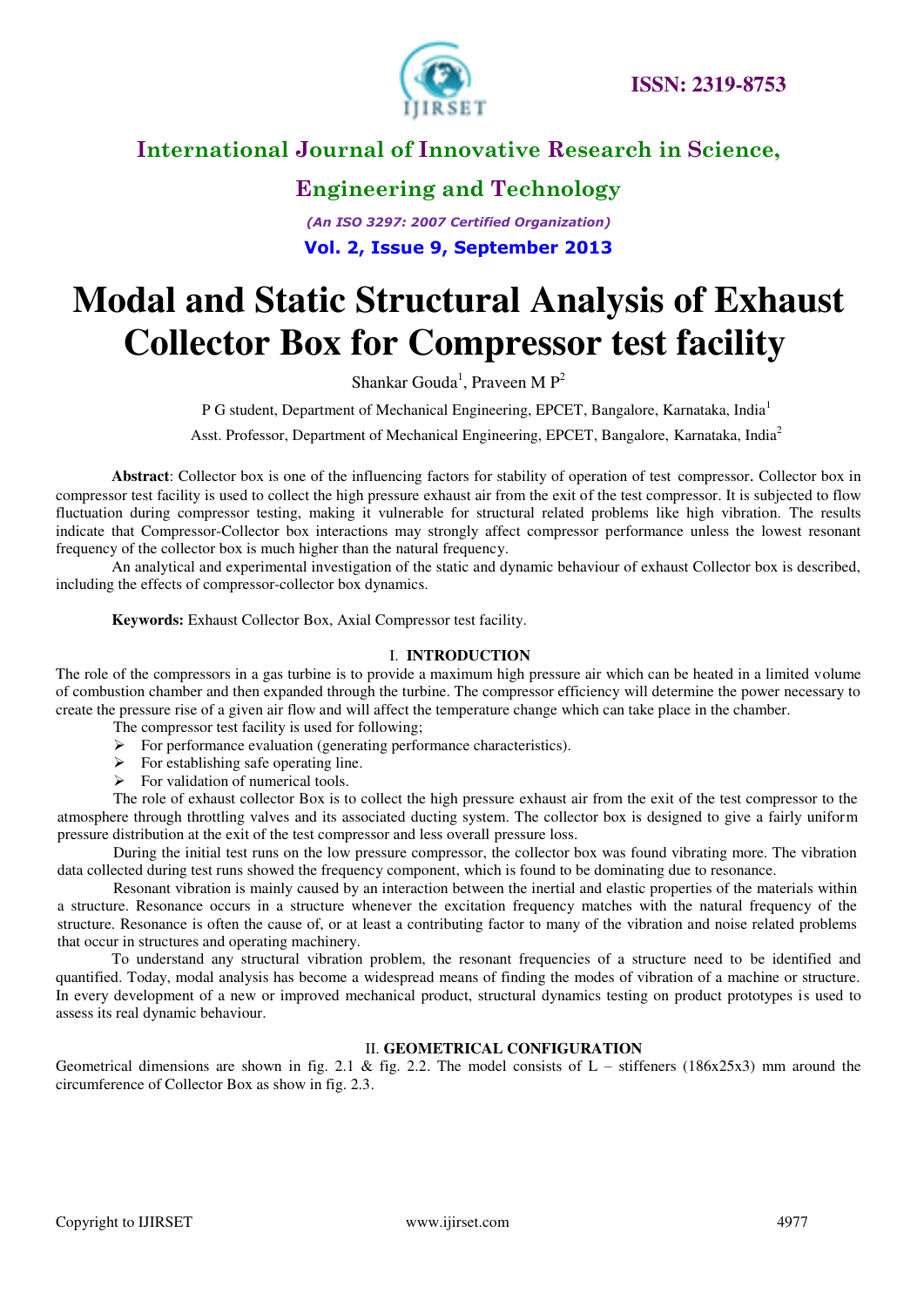

## **Engineering and Technology**

*(An ISO 3297: 2007 Certified Organization)*  **Vol. 2, Issue 9, September 2013**





Fig 2.1: Sectional view of Collector Box Fig 2.2: Detailed 2D drawing of exhaust Collector Box



**Fig 2.3: CAD Model of exhaust Collector Box** 

#### III**. MATERIAL SPECIFICATION**

The Base material of the Collector Box is Mild Steel [1].

- 1. Young's Modulus,  $E = 2.10E+11N/m^2$
- 2. Poison's Ratio,  $\mu = 0.3$
- 3. Ultimate Strength,  $\delta_u = 400 \text{ Mpa}$
- 4. Yield strength,  $\delta_y = 250$  Mpa

#### IV**. LOAD ON THE EXHAUST COLLECTOR BOX**

Loading condition is defined to be forces distributed on the inner surfaces of the Collector Box as shown in Fig.4.1. Pressure load of 50.611 kPa is imported from CFD analysis & matched the inner surface of collector box.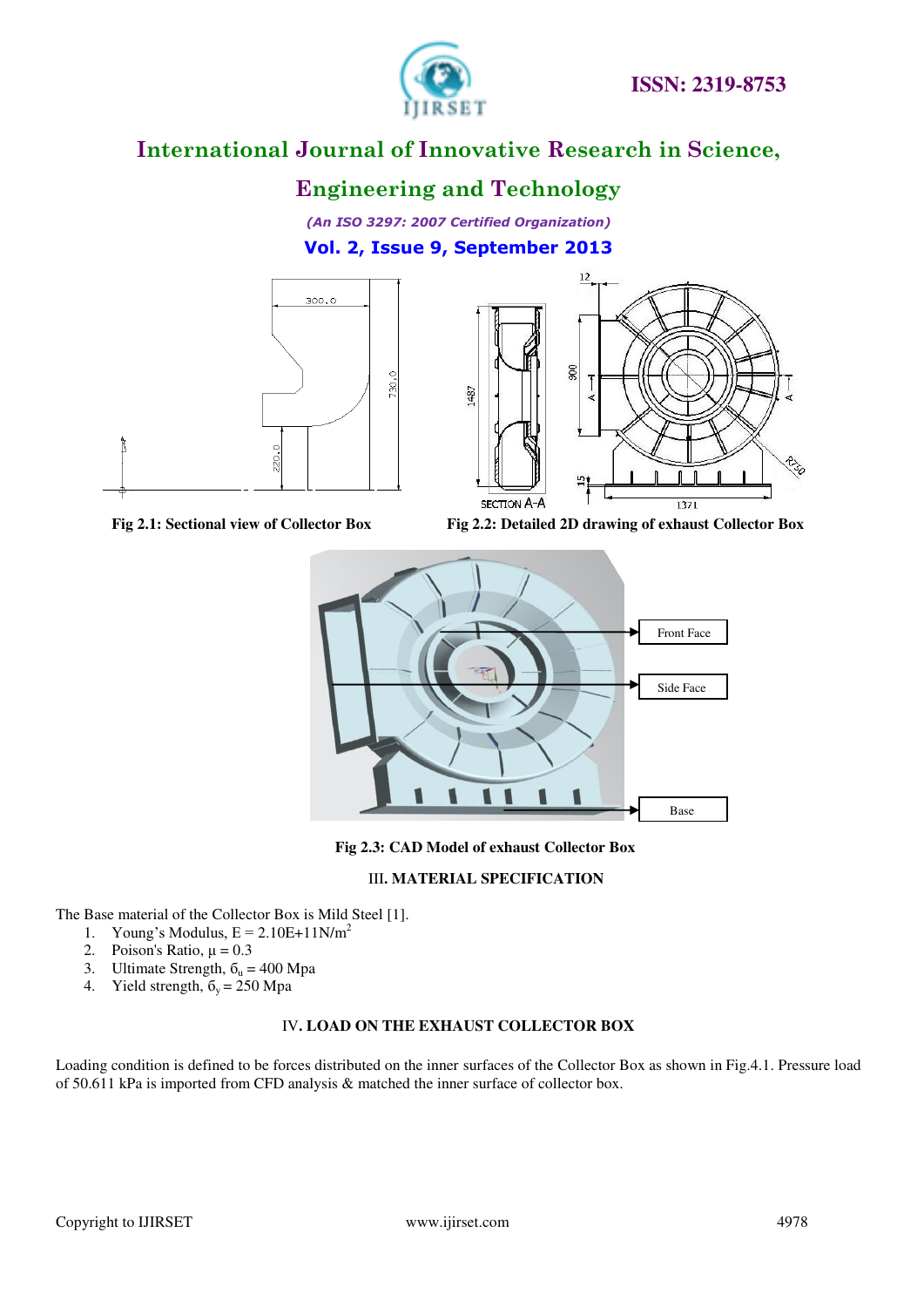

## **Engineering and Technology**

*(An ISO 3297: 2007 Certified Organization)*  **Vol. 2, Issue 9, September 2013**



**Fig 4.1: Pressure Load on the Exhaust Collector Box** 

#### V**. MODAL AND STATIC STRUCTRAL ANALYSIS**

*A: Introduction to Modal analysis & Static structural analysis:* 

Modes are inherent properties of a structure, and are determined by the material properties (mass, damping, stiffness) and boundary conditions of the structure. Each mode is defined by a natural (modal or resonant) frequency, modal damping, and a mode shape. If either the material properties or the boundary conditions of a structure change, its modes will change. Modal data are extremely useful information that can assist in the design of almost any structure.

Structural analysis is carried out to determine the effects of [loads](http://en.wikipedia.org/wiki/Structural_load) on physical [structures](http://en.wikipedia.org/wiki/Structure) and their [components.](http://en.wikipedia.org/wiki/Structural_engineering#Structural_elements) Structures subjected to this type of analysis includes machinery, buildings, bridges, vehicles, furniture etc..

#### *B: The different stages of Modal and static structural analysis:*

The software used for the analysis of the Exhaust Collector Box is HYPERMESH & ANSYS WORKBENCH. The stages involved are shown in the figure 5.1.



**Fig.5.1: The workflow applied in Modal & Static structural analysis of Collector Box.**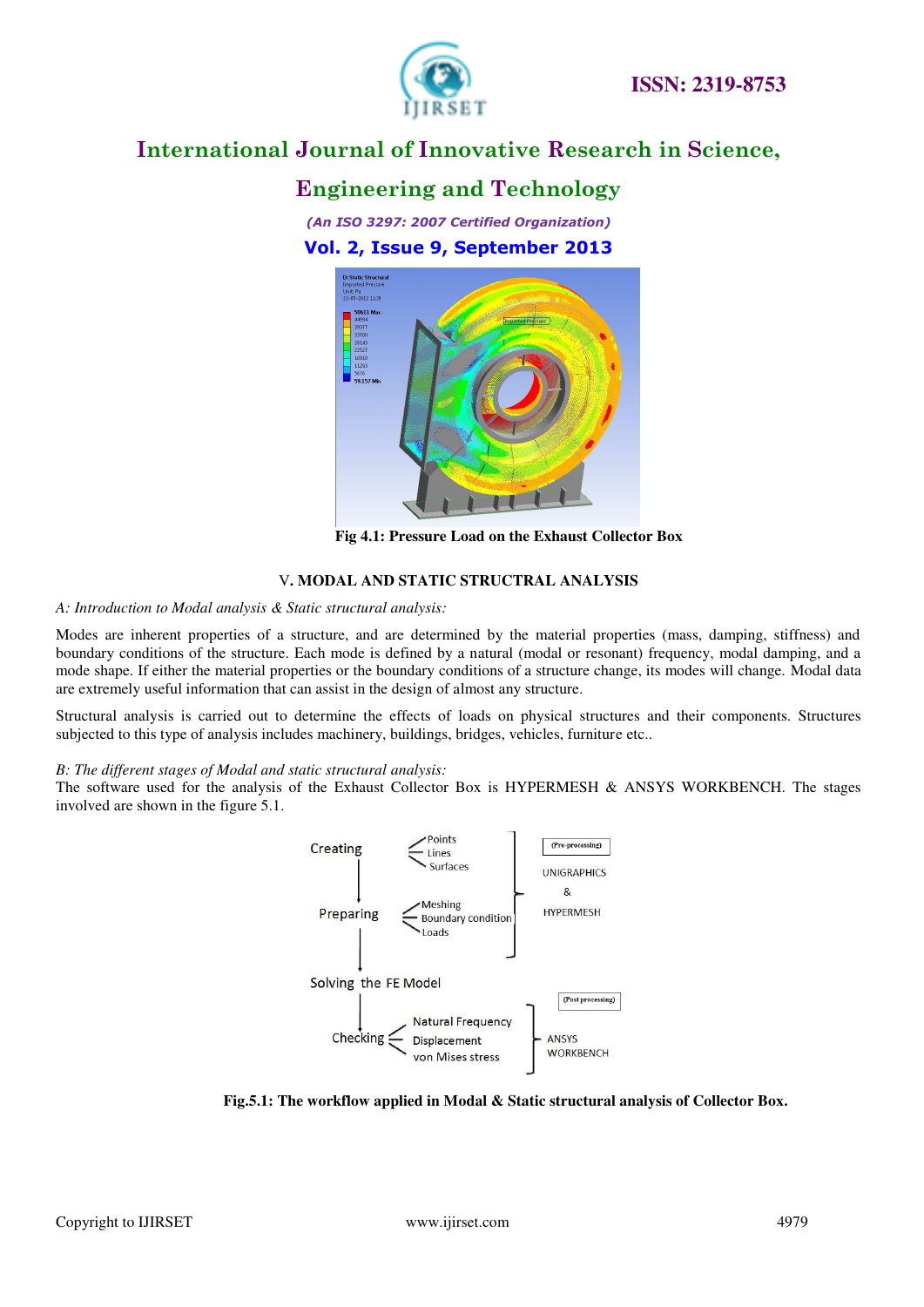

## **Engineering and Technology**

*(An ISO 3297: 2007 Certified Organization)*  **Vol. 2, Issue 9, September 2013**

#### VI**. FINITE ELEMENT MODEL OF EXHAUST COLLECTOR BOX**

All dimensions of the complete assembly of the structure are as per the description provided in the previous section in the problem definition chapter. A finite element model is the complete idealization of the entire structural problem including the node location, the element, physical and material properties, loads and boundary conditions. The purpose the finite element model is to make a model that behaves mathematically as being modelled and creates appropriate input files for the different finite element solvers. The FE model using first order tetrahedral elements for the existing Collector Box is created with the help of HYPERMESH 9.0 as shown in Fig.6.1 & Fig. 6.2 shows tetrahedral element (TET4) geometry.The simplest solid element available to the finite element modeller is the first-order four-node tetrahedron or TET4.





**Fig.6.1: Finite element (FE) model of Collector Box Fig.6.2: TET4 Geometry**

#### VII**. BOUNDARY CONDITIONS**

In this case, Boundary conditions (BC) are applied on the base, side and front faces of the Collector Box as show in the Fig. 7.1, allowing the modal deformation as a whole. Structural boundary conditions are in the form of zero displacements, Boundary conditions specify to act on all directions (X, Y and Z) or in certain directions only.



**Fig.7.1: Boundary conditions applied on the Exhaust Collector Box**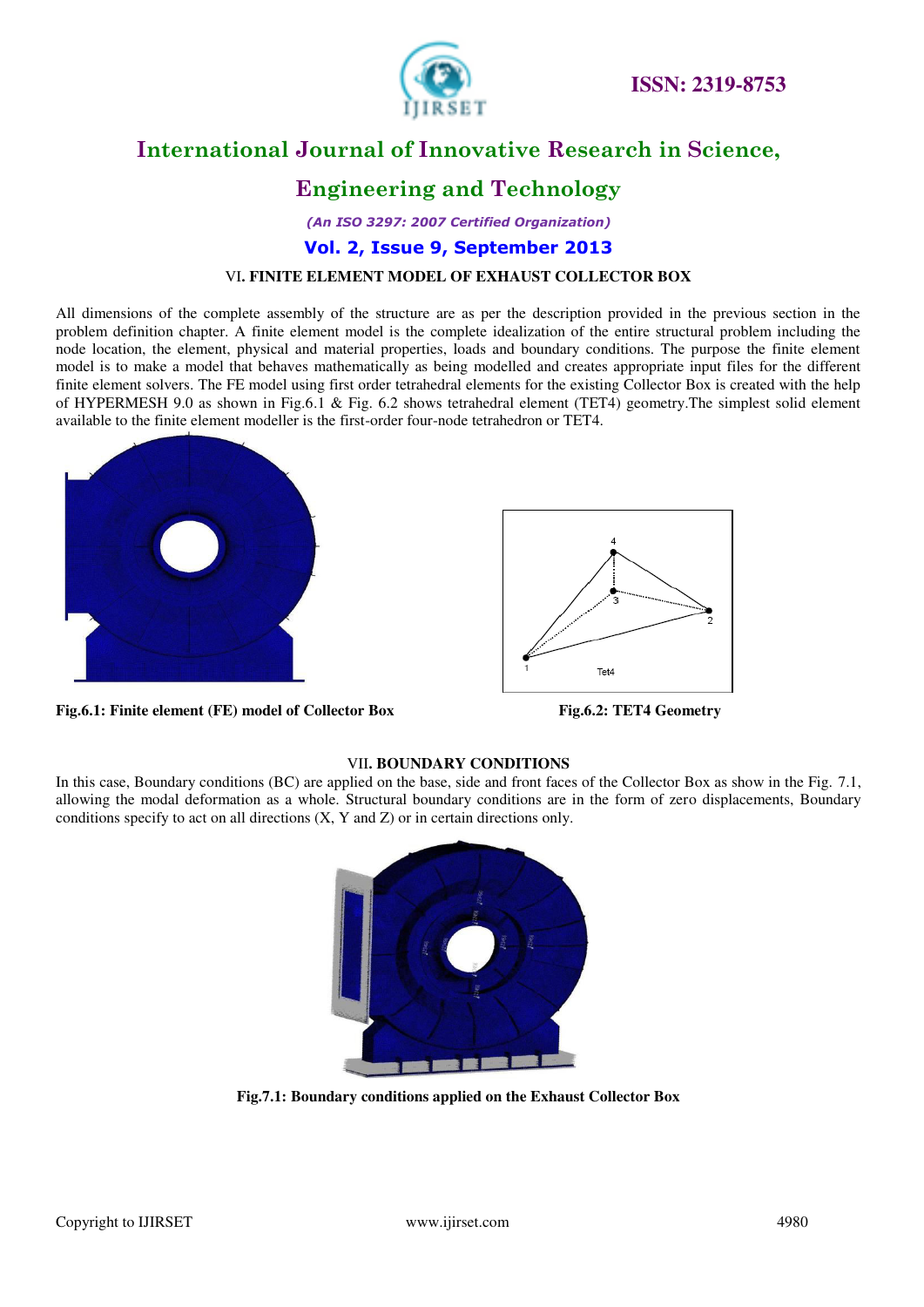

## **Engineering and Technology**

*(An ISO 3297: 2007 Certified Organization)*  **Vol. 2, Issue 9, September 2013**

VIII**. RESULTS AND DISCUSSION** 

Terminology & Concepts:

General equation of motion:

 $\{M\}\{ii\} + \{C\}\{ii\} + \{K\}\{u\} = \{F(t)\}$ 

Assume free vibrations and ignore damping:

$$
[M]\{ii\} + [K]\{u\} = \{0\}
$$

• Assume harmonic motion (i.e  $u = U \sin(\omega t)$ )

$$
([K] - \omega^2 [M])\hat{u} = \{0\}
$$

- $\triangleright$  The roots of this equation are  $\omega^2$ , the eigenvalues, where i ranges from 1 to number of DOF. Corresponding vectors are {u}i, the eigenvectors.
- The square roots of the eigenvalues are ωi , the structure's natural circular frequencies (radians/sec). Natural frequencies fi are then calculated as fi =  $\omega i / 2\pi$  (cycles/sec). It is the natural frequencies fi that are input by the user and output by ANSYS.
- $\triangleright$  The eigenvectors  $\{u\}$ <sub>i</sub> represent the mode shapes the shape assumed by the structure when vibrating at frequency f<sub>i</sub>.
- $\triangleright$  Mode Extraction is the term used to describe the calculation of eigenvalues and eigenvectors.

#### *A: Natural Frequencies of exhaust Collector Box without the application of Load:*

Fig. 8.1 shows Modal analysis of exhaust collector box. FE analysis is compared with the experimental results (Fig. 8.2) conducted at Compressor Test Rig.



**Fig 8.1: Modal Analysis of exhaust Collector Box (No Load)** 

#### **Table 8.1: Natural Frequencies with respect to Constraints applied on Exhaust Collector Box (without load)**

| Without Application of load                                |                       |  |        |  |
|------------------------------------------------------------|-----------------------|--|--------|--|
| Constraints                                                | Natural Frequency(Hz) |  |        |  |
|                                                            |                       |  |        |  |
| Base Fixed, Side Fixed $&$ Front face with Elastic support | 145.83                |  | 234.72 |  |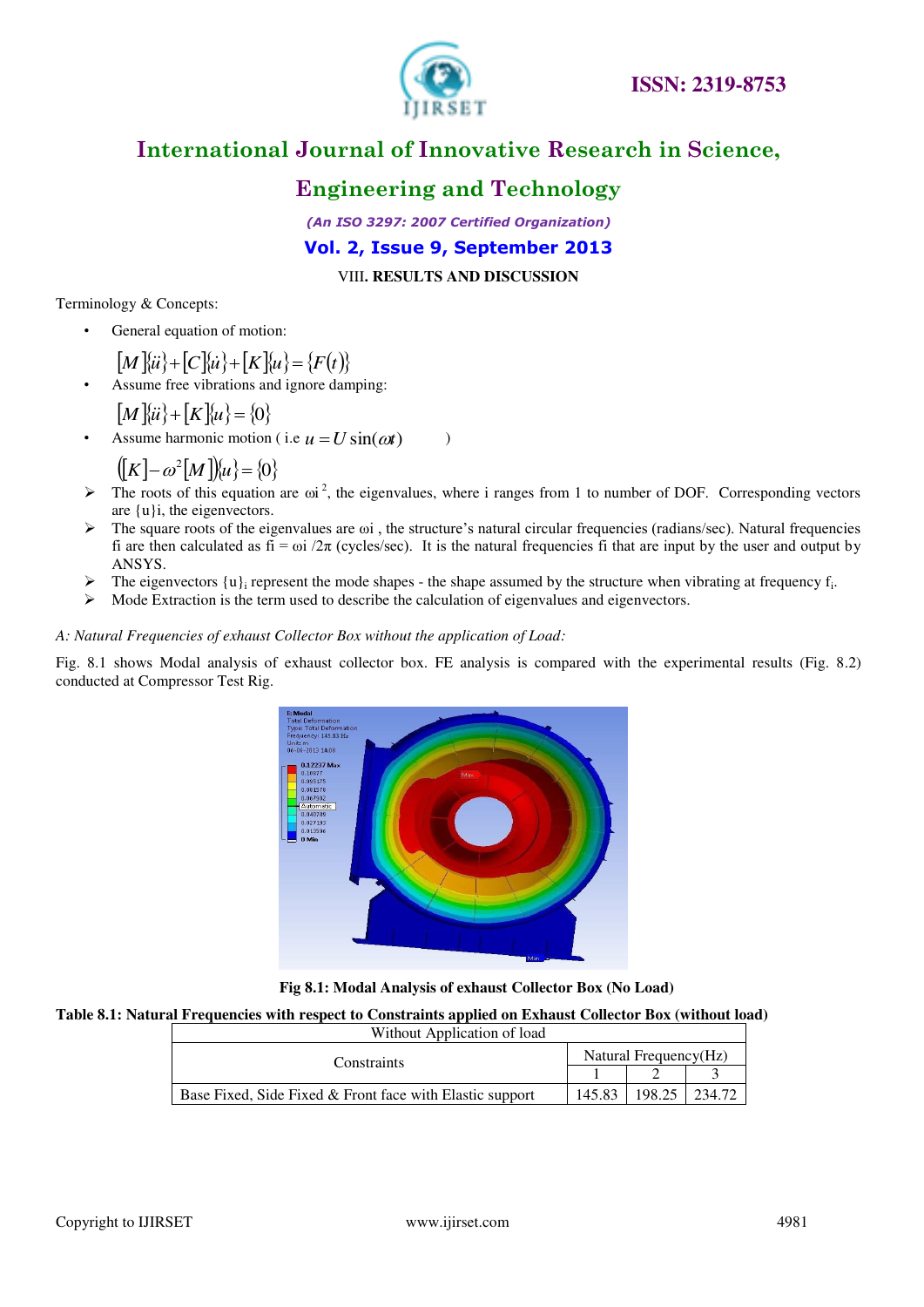

## **Engineering and Technology**

*(An ISO 3297: 2007 Certified Organization)*  **Vol. 2, Issue 9, September 2013**

Fig. 8.2 shows the Experimental Modal analysis of Collector Box for 1<sup>st</sup> order obtained at 8000 RPM



**Fig.8.2: Experimental Modal Analysis results of existing Collector Box** 

*B: Natural Frequencies of existing Collector Box without the application of Load:* 

Table 8.2: shows the modal deformation of exhaust Collector Box on application of pressure load of 50.611 kPa.

| Table 8.2: Natural Frequencies with respect to Constraints applied on Exhaust Collector Box (with load) |        |                       |        |  |
|---------------------------------------------------------------------------------------------------------|--------|-----------------------|--------|--|
| With Application of Load                                                                                |        |                       |        |  |
| Constraints                                                                                             |        | Natural Frequency(Hz) |        |  |
|                                                                                                         |        |                       |        |  |
| Base Fixed, Side Fixed & Front face with Elastic support                                                | 142.54 | 197 17                | 232.68 |  |

Table 8.3 shows the comparison of 1st Natural frequency of FE model of existing collector box with pressure load, without pressure load and experimental value obtained during compressor test runs.

|                                | natural frequency (Hz) |
|--------------------------------|------------------------|
| FE model with Pressure load    | 142.54                 |
| FE model without Pressure load | 145.83                 |
| Experimental                   | 133.30                 |
| Error (without Pressure load)  | 0941%                  |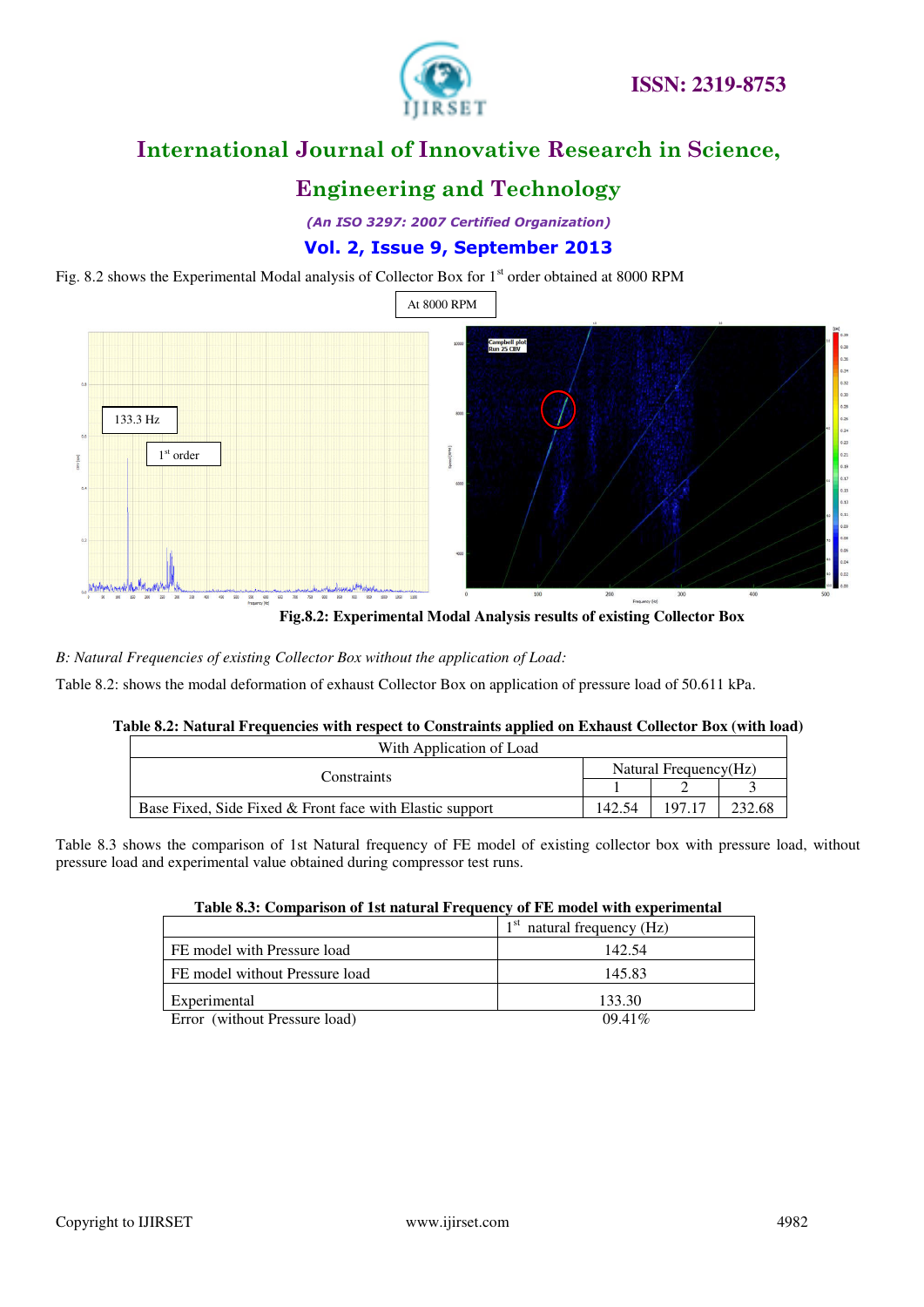

## **Engineering and Technology**

*(An ISO 3297: 2007 Certified Organization)*  **Vol. 2, Issue 9, September 2013**

*C: Static Structural Deformation on application of Pressure Load for Exhaust Collector Box:* 



**Fig.8: Static Structural Deformation of exhaust Collector Box** 

Figure 8.3 shows static structural deformation of existing model on application of load. Table 8.4 shows deformation in the direction of applied Load for existing model.

#### **Table 8.4: Static Structural Deformation with respect to Constraints applied on Exhaust Collector Box**

| Constraints                                              | Deformation (mm) |
|----------------------------------------------------------|------------------|
| Base Fixed, Side Fixed & Front face with Elastic support |                  |

*D: von-Mises Stress on application of Load for existing Collector Box Exhaust Collector Box:* 

Table 8.5 shows the von-Mises Stress distribution for the existing Collector box on application of pressure load. The overall mass and volume of existing Collector Box is 345.86 Kg. Fig.8.4 shows von-Mises stress distribution.



 **Fig.8.4 von-Mises Stress of exhaust Collector Box**